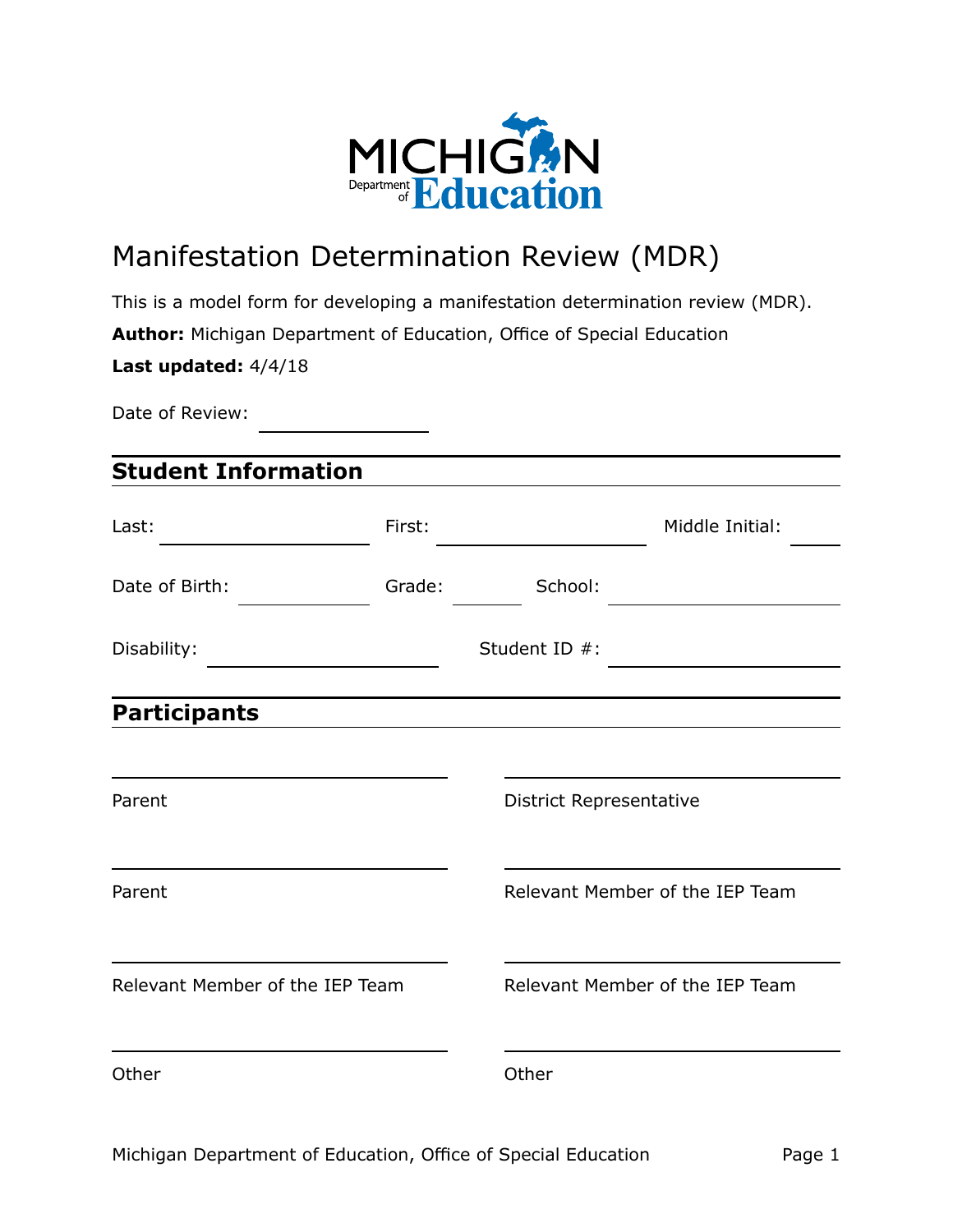## **Review of Behavior**

Describe in detail the behavior subject to disciplinary removal.

#### **Review and describe the following information.**

All relevant information in the student's file:

Data Source/Date:

Summary of information:

The student's current IEP:

Data Source/Date:

Summary of information: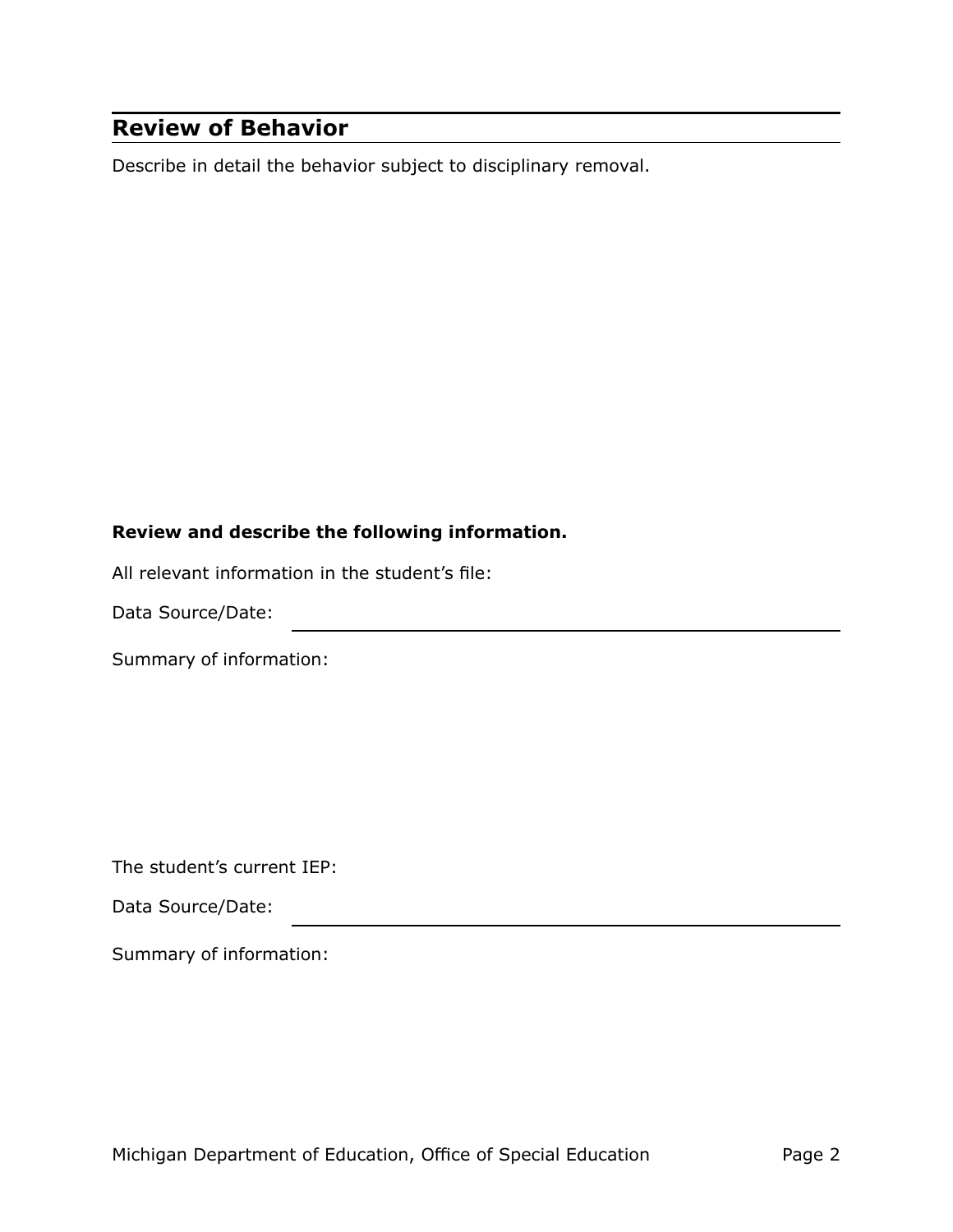Teacher observation of the student:

Data Source/Date:

Summary of information:

Relevant information provided by the parent:

<u> 1989 - Johann Stoff, fransk politiker (d. 1989)</u>

Data Source/Date:

Summary of information: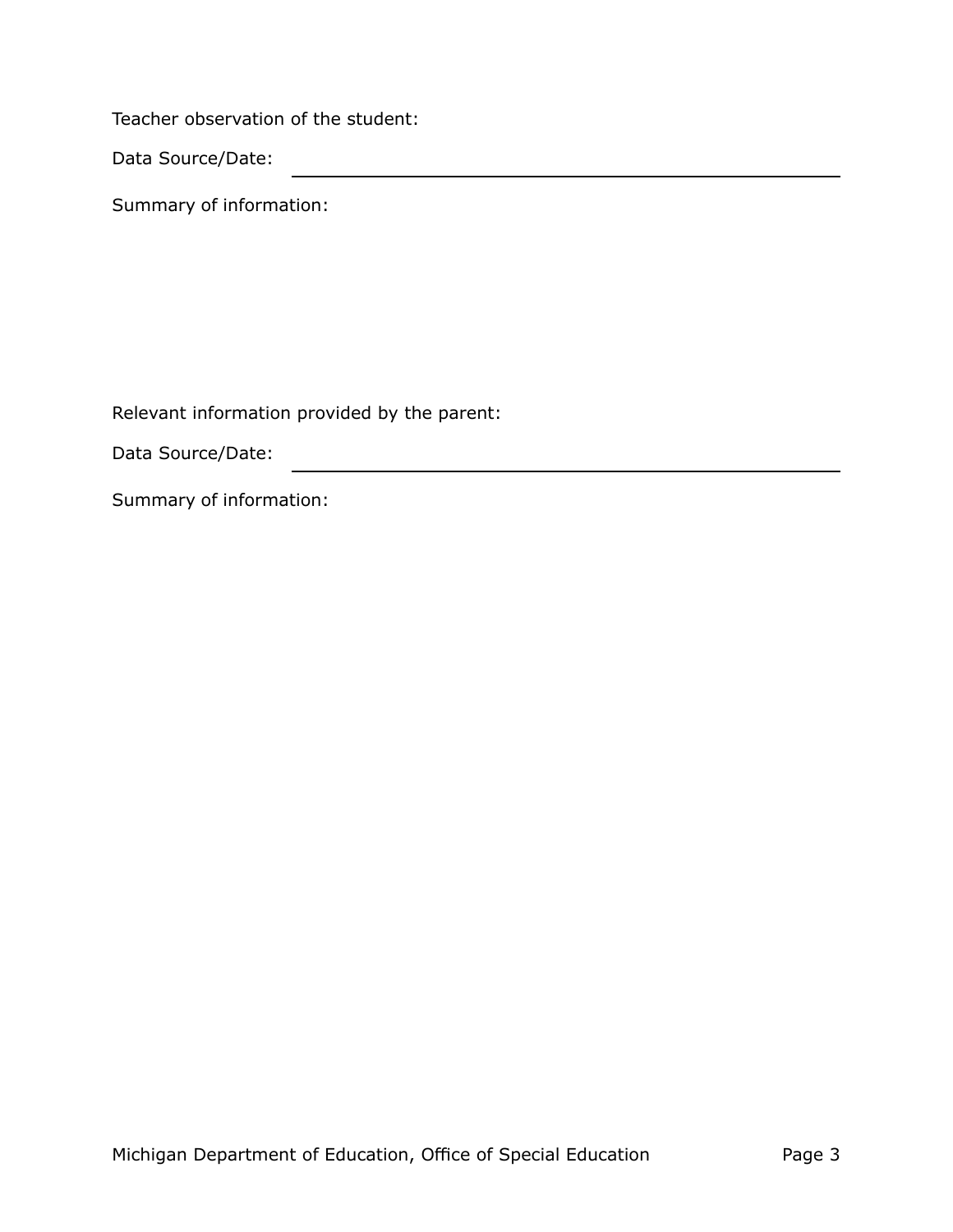**On the basis of the above review and the relationship of the behavior subject to discipline and the student's disability, respond to both of the following questions, and give the rationale for the response when requested.**

Was the conduct in question caused by or does it have a direct and substantial relationship to the student's disability?

Yes

Document rationale.

No

Document rationale.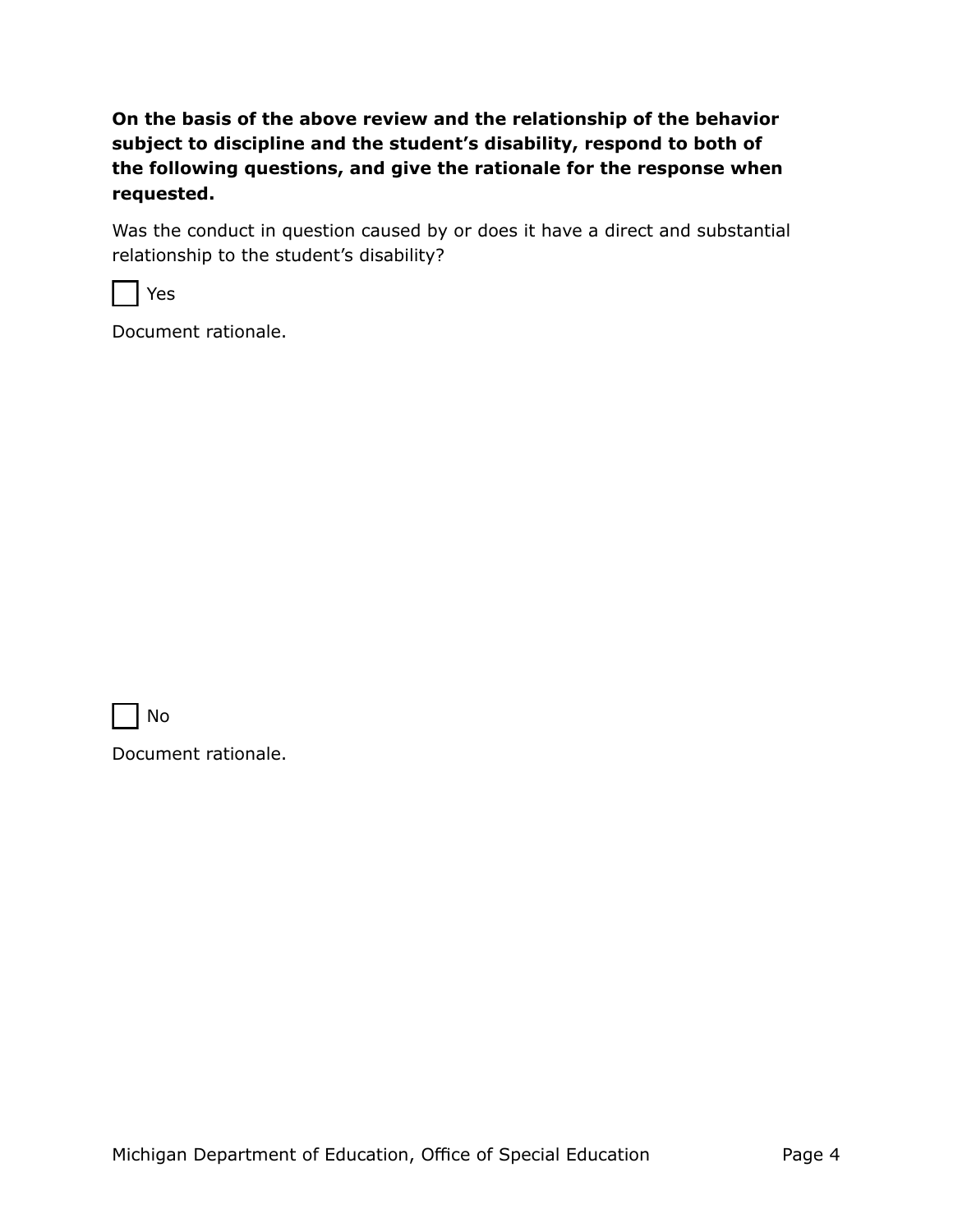Was the conduct in question the direct result of the school district's failure to implement the current IEP?

Yes

Document rationale.

No

Document rationale.